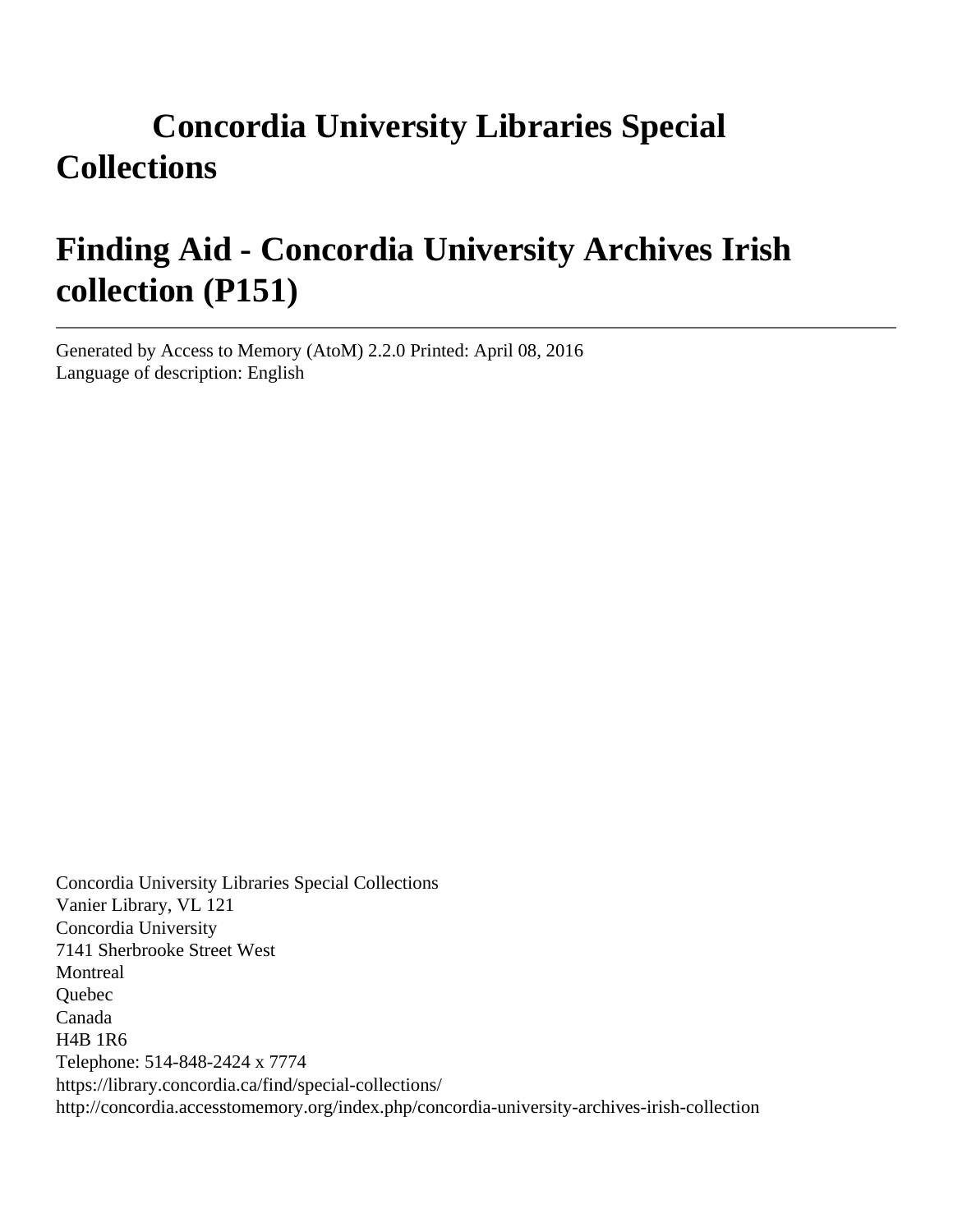# **Table of contents**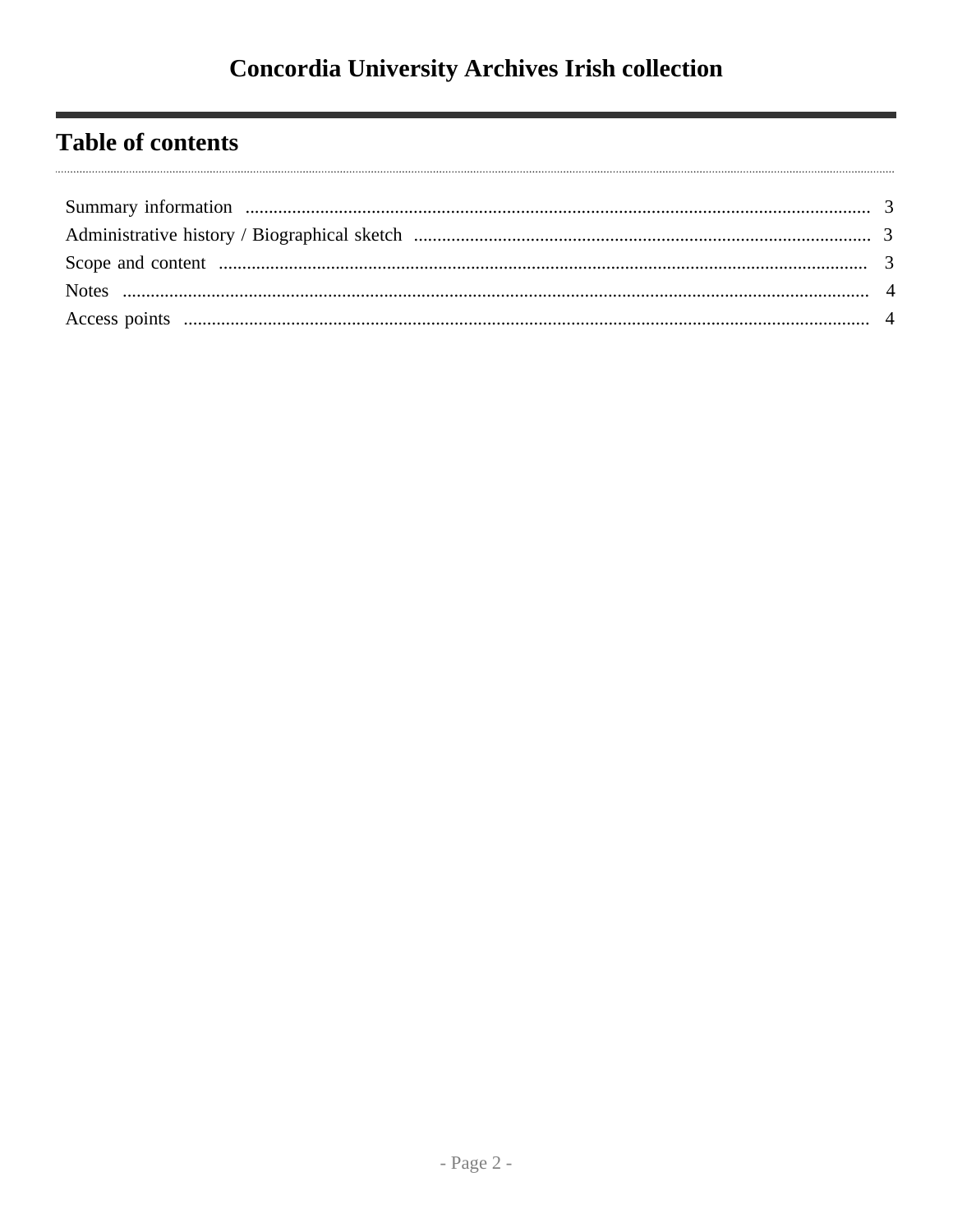| <b>Repository:</b>                           | Concordia University Libraries Special Collections |
|----------------------------------------------|----------------------------------------------------|
| Title:                                       | Concordia University Archives Irish collection     |
| ID:                                          | P <sub>151</sub>                                   |
| Date:                                        | 1896 (date of creation)                            |
| <b>Physical description:</b>                 | 1 photograph                                       |
| Dates of creation,<br>revision and deletion: |                                                    |

## <span id="page-2-0"></span>**Summary information**

## <span id="page-2-1"></span>**Administrative history / Biographical sketch**

#### **Note**

Records Management and Archives is the official repository for the archival records of Concordia University and of its two founding institutions, Loyola College and Sir George Williams University. It also collects archival material produced by faculty, staff, students alumni, as well as all archival material documenting the history of Concordia and its two founding institutions.

The department has its origins in the opening of the Archives and Records Department at Loyola College, in Fall 1973.

#### **Custodial history**

The photograph was donated to the Concordia University Archives by Jocelyne Wilson-Patenaude, who had accidentally found it among trash, in 2000. The fonds was transferred from Concordia University's Records Management and Archives Department to Concordia University Libraries' Special Collections April 6, 2016.

### <span id="page-2-2"></span>**Scope and content**

The fonds consists of an 1896 photograph of the choir of St. Patrick's Church, Montreal.